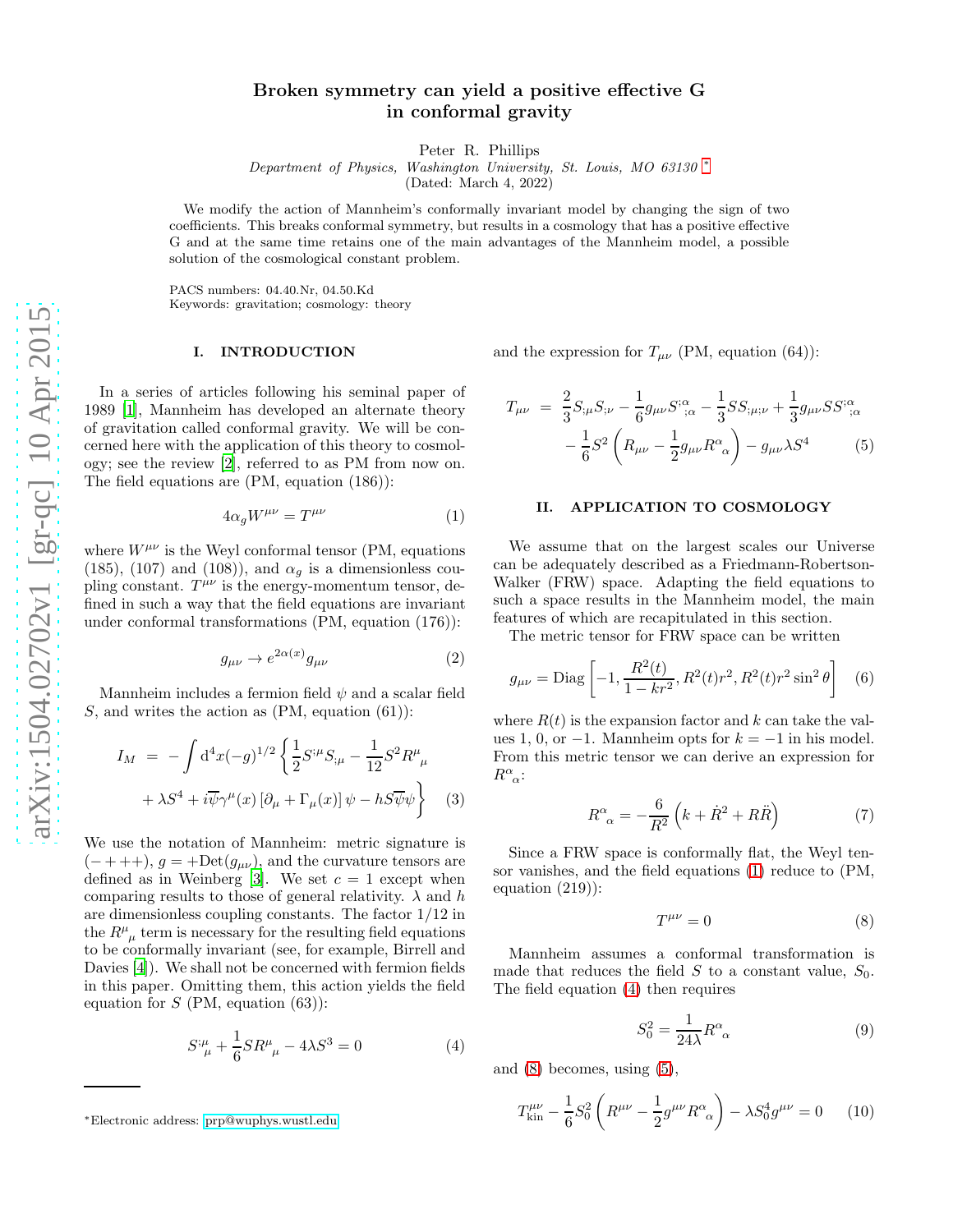where  $T^{\mu\nu}_{\rm kin}$  is the energy-momentum tensor of any matter fields. (In this paper, since we neglect fermion fields, we assume this tensor derives entirely from electromagnetic radiation.)

Writing [\(10\)](#page-0-5) in the form

<span id="page-1-0"></span>
$$
R^{\mu\nu} - \frac{1}{2}g^{\mu\nu}R^{\alpha}_{;\alpha} = \frac{6}{S_0^2} \left( T^{\mu\nu}_{\text{kin}} - \lambda S_0^4 g^{\mu\nu} \right) \tag{11}
$$

we see that the field equations are just those of general relativity, but with an effective gravitational constant that is *negative* (PM, equation  $(224)$ ):

$$
G_{\text{eff}} = -\frac{3c^3}{4\pi S_0^2} \tag{12}
$$

and a cosmological constant

$$
\Lambda = \lambda S_0^4 \tag{13}
$$

Mannheim chooses  $\lambda < 0$ , and assumes  $T^{\mu\nu}_{\text{kin}}$  consists in radiation with a density  $\rho_m = A/R^4(t)$ . He then solves the Friedmann equation derived from the field equations  $(11)$  to get (PM, equation  $(230)$ ):

<span id="page-1-1"></span>
$$
R^{2}(t) = -\frac{k(\beta - 1)}{2\alpha} - \frac{k\beta \sinh^{2}\left(\alpha^{1/2}ct\right)}{\alpha} \qquad (14)
$$

where

$$
\alpha c^2 = -2\lambda S_0^2 = \frac{8\pi G_{\text{eff}}\Lambda}{3c} \tag{15}
$$

$$
\beta = \left(1 - \frac{16A\lambda}{k^2 c}\right)^{1/2} \tag{16}
$$

Note that, since  $\lambda < 0$ ,  $\alpha$  is positive and  $\beta > 1$ .

According to [\(14\)](#page-1-1),  $R(t)$  does not go to zero as  $t \to 0$ , but to the finite value  $[(\beta - 1)/(2\alpha)]^{1/2}$ .

Mannheim argues (PM, page 426) that this solution may hold the key to the cosmological constant problem, since the quantity

$$
\overline{\Omega}_{\Lambda}(t) \equiv \frac{8\pi G_{\text{eff}}\Lambda}{3cH^2(t)}\tag{17}
$$

goes like  $\tanh^2(\alpha^{1/2}ct)$  for large t, and hence is bounded from below no matter how large  $\Lambda$  may be.

## III. BREAKING THE CONFORMAL **SYMMETRY**

The Mannheim model has some attractive features, but a basic drawback in that the effective gravitational constant,  $G_{\text{eff}}$ , is negative. One can argue that this negative value is only apparent on the largest scales, but it seems quite unlikely that, for example, the observations of the cosmic microwave background (CMB) can be reconciled with such a  $G_{\text{eff}}$ .

In this section we introduce ideas that are familiar from inflation and particle physics, and try to modify Mannheim's procedure so as to achieve a  $G_{\text{eff}}$  that is positive. The simplest solution to Mannheim's field equations is Minkowski space, where  $k = 0$  and  $\lambda = 0$ . Since the space is flat,  $R^{\alpha}_{\ \alpha}$  is also zero, and [\(4\)](#page-0-2) can be satisfied with an arbitrary value of  $S_0$ .

Let us suppose that a space of this sort is metastable against the formation of bubbles of lower symmetry. Once a bubble forms it will expand at the velocity of light, and the geometry inside the bubble is of FRW type, with  $k = -1$  (the idea of such bubble formation goes back to 1980 [\[5](#page-3-4)], and has been discussed many times since, for example in [\[6](#page-3-5)]).

We will assume the field equations are still given by [\(1\)](#page-0-1), but the action [\(3\)](#page-0-6) is replaced by

<span id="page-1-2"></span>
$$
I_M = -\int d^4x (-g)^{1/2} \left\{ \frac{1}{2} S^{;\mu} S_{;\mu} - \frac{\mu}{12} S^2 R^{\mu}_{\ \mu} + \lambda S^4 + i \overline{\psi} \gamma^{\mu}(x) \left[ \partial_{\mu} + \Gamma_{\mu}(x) \right] \psi - h S \overline{\psi} \psi \right\} (18)
$$

where the coefficient  $\mu$  in the  $R^{\mu}_{\mu}$  term need not have the value unity, so general conformal invariance is broken. We still, of course, have invariance under the restricted conformal transformation

$$
g_{\mu\nu} \to e^{2\alpha} g_{\mu\nu} \tag{19}
$$

with  $\alpha$  a constant, and no longer a general function of  $x^{\mu}$ .

We will not concern ourselves with details of the bubble formation, and the reader may prefer simply to start from the field equations [\(1\)](#page-0-1) and the action [\(18\)](#page-1-2).

Omitting fermion fields, the field equation for S becomes (see  $(4)$ ):

<span id="page-1-6"></span>
$$
S^{\mu}_{\ \mu} + \frac{\mu}{6} S R^{\mu}_{\ \mu} - 4\lambda S^3 = 0 \tag{20}
$$

and the expression for  $T_{\mu\nu}$  (see [\(5\)](#page-0-4)):

$$
T_{\mu\nu} = \frac{2}{3} S_{;\mu} S_{;\nu} - \frac{1}{6} g_{\mu\nu} S^{;\alpha}_{;\alpha} - \frac{1}{3} S S_{;\mu;\nu} + \frac{1}{3} g_{\mu\nu} S S^{;\alpha}_{;\alpha} - \frac{\mu}{6} S^2 \left( R_{\mu\nu} - \frac{1}{2} g_{\mu\nu} R^{\alpha}_{\alpha} \right) - g_{\mu\nu} \lambda S^4 \tag{21}
$$

In a FRW space we can assume  $S$  is a function of  $t$ alone, and the equation of motion becomes

<span id="page-1-4"></span>
$$
\ddot{S}R^2 + 3\dot{S}R\dot{R} + \mu kS + \mu S\dot{R}^2 + \mu SR\ddot{R} + 4\lambda S^3 R^2 = 0
$$
 (22)

Two independent equations result from  $T_{\mu\nu} = 0$ ; we take them to be the  $(0 0)$  and  $(1 1)$  components:

<span id="page-1-3"></span>
$$
R^2\dot{S}^2 + 2S\dot{S}R\dot{R} + \mu kS^2 + \mu S^2\dot{R}^2 + 2\lambda S^4R^2 = 0
$$
 (23)

<span id="page-1-5"></span>
$$
4S\dot{S}R\dot{R} - R^2\dot{S}^2 + 2R^2S\ddot{S}
$$
  
+  $\mu kS^2 + \mu S^2\dot{R}^2 + 2\mu S^2R\ddot{R} + 6\lambda S^4R^2 = 0$  (24)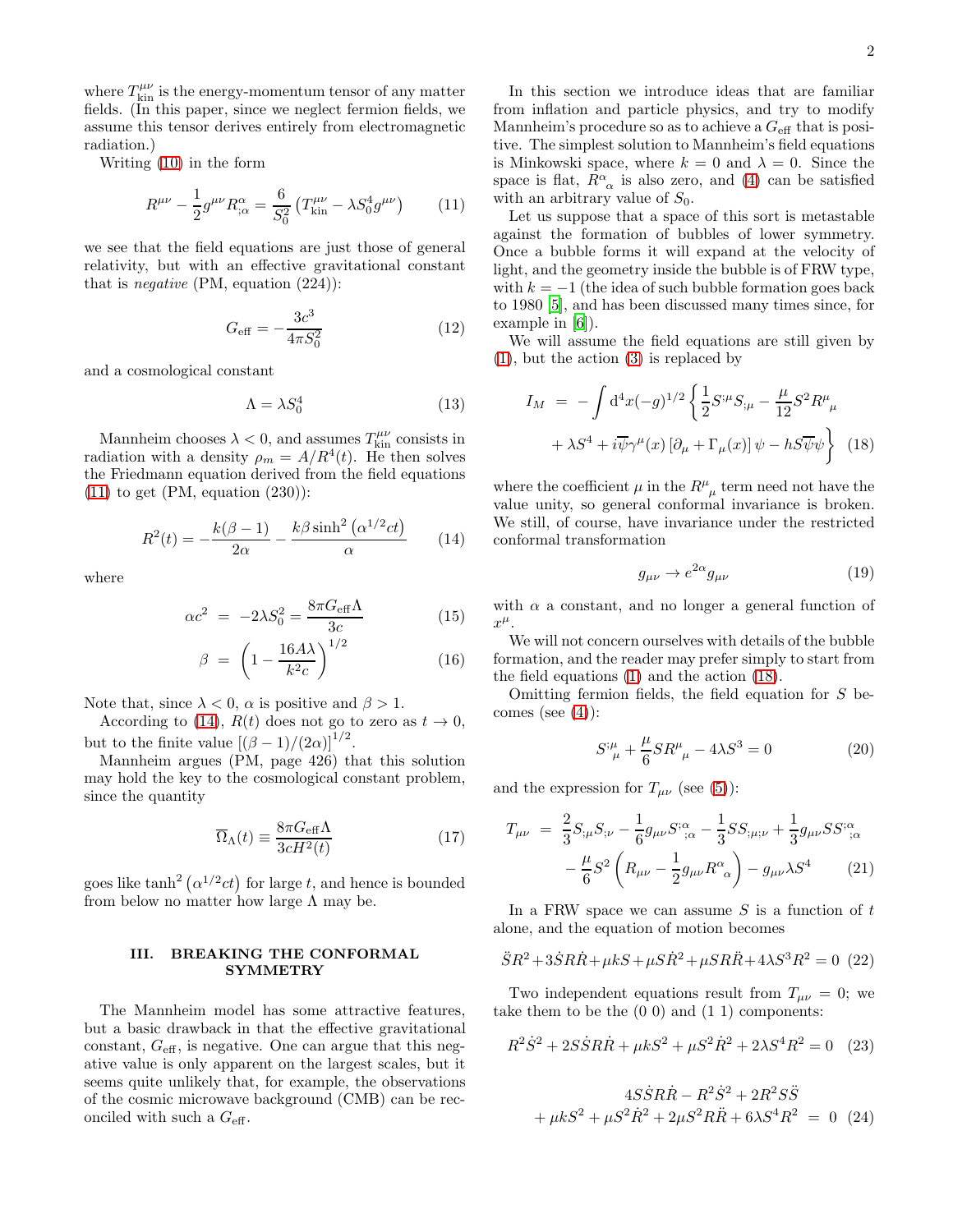Now  $(23)$  can be derived from  $(22)$  and  $(24)$ , so we actually only have two independent equations for R and S, which we can take to be  $(22)$  and  $(24)$ . But this turns out to be a singular pair. If we were to try to integrate them numerically, we would have to rearrange them into the form

$$
\ddot{R} = f_1(R, S, \dot{R}, \dot{S}) \tag{25}
$$

$$
\ddot{S} = f_2(R, S, \dot{R}, \dot{S}) \tag{26}
$$

but we find easily that such a rearrangement is impossible.

We can, however, solve these equations by simply choosing for S the solution  $S = S_0 = constant$ . Having done that, we can solve for  $R$ , then check back to ensure that our solution is consistent with our choice for S. We do not need to invoke a conformal transformation to do this; we just have to specify  $S$  before we can solve for R. (Is  $S =$  constant the only consistent choice? We do not know.)

The calculation now follows the same pattern as Mannheim's. We get a Friedmann equation of the same form, except for the inclusion of a factor  $\mu$ , so we have to solve

$$
R^{\mu\nu} - \frac{1}{2} g^{\mu\nu} R^{\alpha}_{;\alpha} = \frac{6}{\mu S_0^2} \left( T^{\mu\nu}_{\text{kin}} - \lambda S_0^4 g^{\mu\nu} \right) \tag{27}
$$

which gives

$$
G_{\text{eff}} = -\frac{3c^3}{4\pi\mu S_0^2} \tag{28}
$$

This will be positive if we choose  $\mu < 0$ . The reversal of sign of the  $S^2$  term in the action [\(18\)](#page-1-2) has been noted before in connection with  $\phi^4$  field theory, which the Mannheim model resembles; see, for example, [\[7](#page-3-6)] – [\[9\]](#page-3-7).

We will also reverse the sign of  $\lambda$ , so it is now positive. A few words need to be said about this choice also. As noted, the field equation [\(4\)](#page-0-2) for S resembles that of the scalar field,  $\phi$ , in conventional  $\phi^4$  theory. In particular,  $\lambda > 0$  is the "right-sign" choice, as illustrated in [\[7](#page-3-6)] – [\[9\]](#page-3-7). This insures a spectrum that is bounded below. Choosing  $\lambda < 0$ , as Mannheim does, entails treating the theory as a PT symmetric one [\[10](#page-3-8)].

Introducing radiation with energy density  $\rho =$  $A/R<sup>4</sup>(t)$ , the Friedmann equation becomes (PM, equations (225) and (226)):

$$
\dot{R}^2 = \frac{8\pi G_{\text{eff}}A}{3c^2 R^2} - kc^2 + \frac{8\pi G_{\text{eff}}\Lambda R^2}{3c}
$$
 (29)

Here  $\Lambda = \lambda S_0^4$  and  $k = -1$ , as before.

Provided A is not too large, this has an exact solution that can be written in a notation analogous to that of Mannheim:

<span id="page-2-0"></span>
$$
R^{2}(t) = \frac{(\beta - 1)}{2\alpha} + \frac{\beta}{\alpha} \sinh^{2} \left[ \alpha^{1/2} c(t + \gamma) \right]
$$
 (30)

$$
\alpha = -\frac{2\lambda S_0^2}{\mu} > 0 \text{ for } \mu < 0 \text{ and } \lambda > 0 \quad (31)
$$

$$
\beta = \left[1 - \frac{16A\lambda}{\mu^2 c}\right]^{1/2} < 1 \text{ for } \lambda > 0 \tag{32}
$$

$$
\gamma = \frac{1}{\alpha^{1/2} c} \operatorname{arcsinh} \left[ \left( \frac{1 - \beta}{2\beta} \right)^{1/2} \right] \tag{33}
$$

With this choice for  $\gamma$ ,  $R(t) \to 0$  as  $t \to 0$ . From [\(32\)](#page-2-0) we obtain the upper limit for A for this analytic solution to be valid:

$$
A \leq \frac{\mu^2 c}{16} \tag{34}
$$

Using [\(7\)](#page-0-7) we can show

$$
R^{\alpha}_{\ \alpha} = \frac{24\lambda S_0^2}{\mu} \tag{35}
$$

so that that [\(20\)](#page-1-6) is satisfied when  $S = S_0$ , and we have a consistent solution to our field equations.

#### IV. COMPARISON WITH THE MANNHEIM MODEL

Points of agreement: the two models coincide for large t, when the  $\Lambda$  term dominates. Further, if Mannheim is correct in claiming that his model solves the cosmological constant problem, then the same can be said for the present model, since  $\overline{\Omega}_{\Lambda}$  has a similar behavior. Both models have  $k = -1$ .

Points of difference: the main one, of course, is that the present model has a positive  $G_{\text{eff}}$ . As a consequence,  $R(t)$  tends to zero, rather than a non-zero value, as  $t \to 0$ .

#### V. CONCLUSION

By breaking the conformal symmetry in Mannheim's model, we have constructed a new model with a positive  $G_{\text{eff}}$ . This model has an attractive feature of the Mannheim model (possible solution of the cosmological constant probelm), and at the same time is sufficiently similar to conventional general relativity that it may prove capable of explaining cosmological observations.

If we assume the field equations [\(1\)](#page-0-1) remain the same, with the new  $T^{\mu\nu}$ , then one of the main achievements of conformal gravity, the interpretation of galactic rotation curves, is unaltered. Cosmology has nothing to say about the coupling constant  $\alpha_g$ , since the Weyl tensor vanishes in a FRW space. We note, however, that if we are to obtain the pleasing behavior of the gravitational potential described in [\[11\]](#page-3-9),  $\alpha_g$  must be taken to be positive.